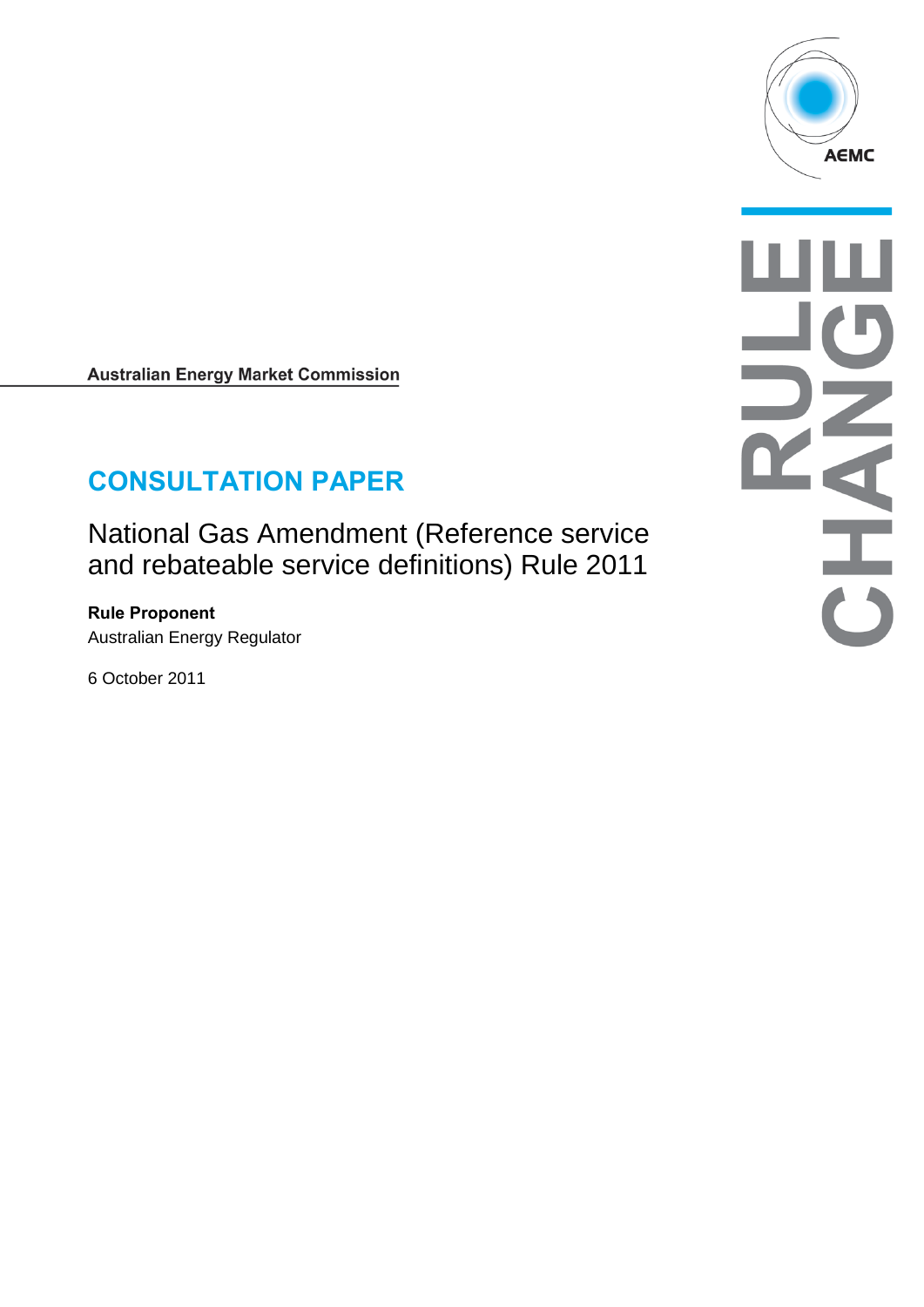#### **Inquiries**

Australian Energy Market Commission PO Box A2449 Sydney South NSW 1235

**E**: aemc@aemc.gov.au **T**: (02) 8296 7800 **F**: (02) 8296 7899

Reference: GRC0012

#### **Citation**

AEMC 2011, Reference service and rebateable service definitions, Consultation Paper, 6 October 2011 , Sydney

#### **About the AEMC**

The Council of Australian Governments, through its Ministerial Council on Energy (MCE), established the Australian Energy Market Commission (AEMC) in July 2005. The AEMC has two principal functions. We make and amend the national electricity and gas rules, and we conduct independent reviews of the energy markets for the MCE.

This work is copyright. The Copyright Act 1968 permits fair dealing for study, research, news reporting, criticism and review. Selected passages, tables or diagrams may be reproduced for such purposes provided acknowledgement of the source is included.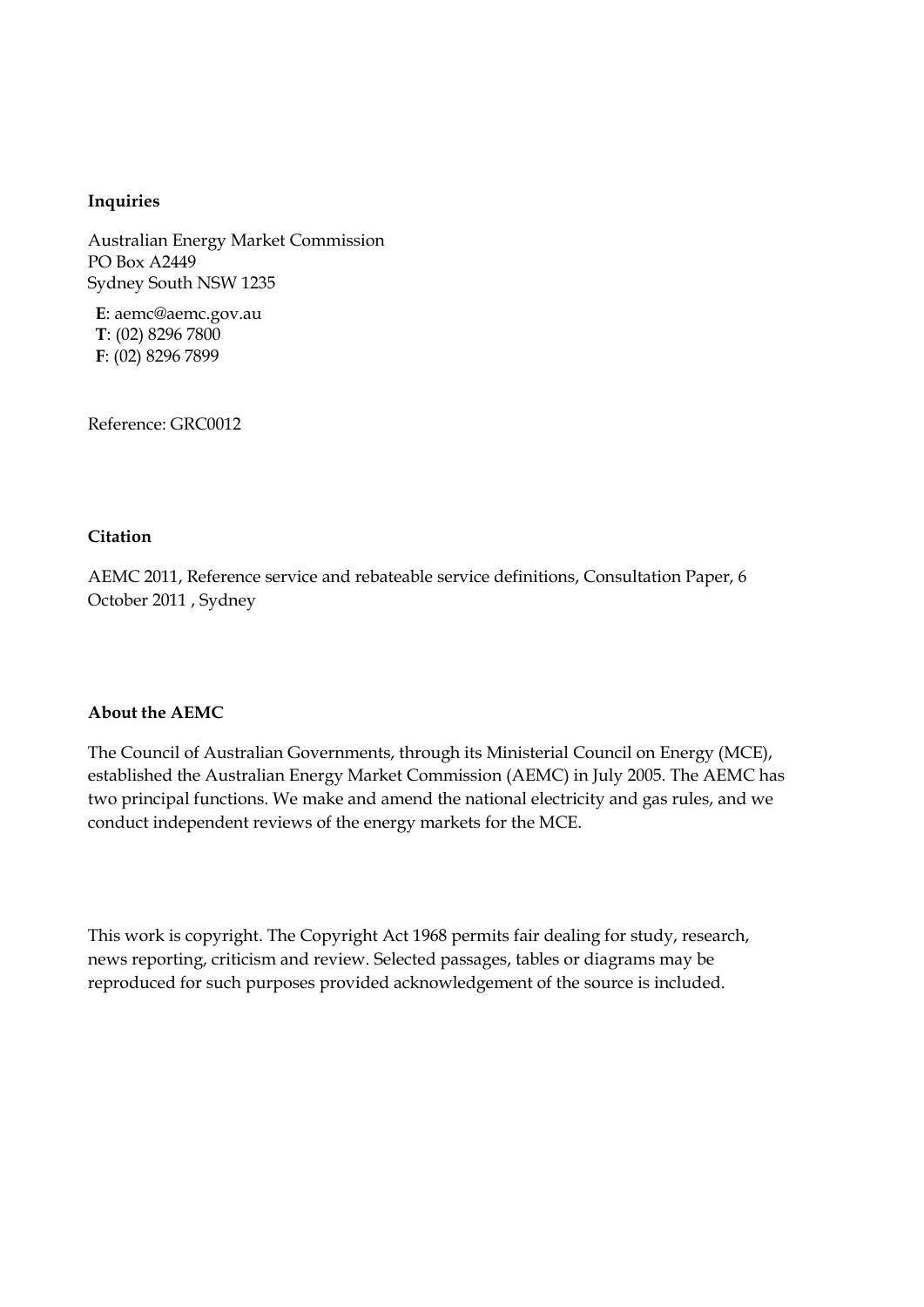## **Contents**

| $\mathbf{1}$   |     |  |  |  |  |
|----------------|-----|--|--|--|--|
| $\overline{2}$ |     |  |  |  |  |
|                | 2.1 |  |  |  |  |
|                | 2.2 |  |  |  |  |
|                | 2.3 |  |  |  |  |
| 3              |     |  |  |  |  |
| 4              |     |  |  |  |  |
| 5              |     |  |  |  |  |
| 6              |     |  |  |  |  |
|                | 6.1 |  |  |  |  |
|                | 6.2 |  |  |  |  |
|                |     |  |  |  |  |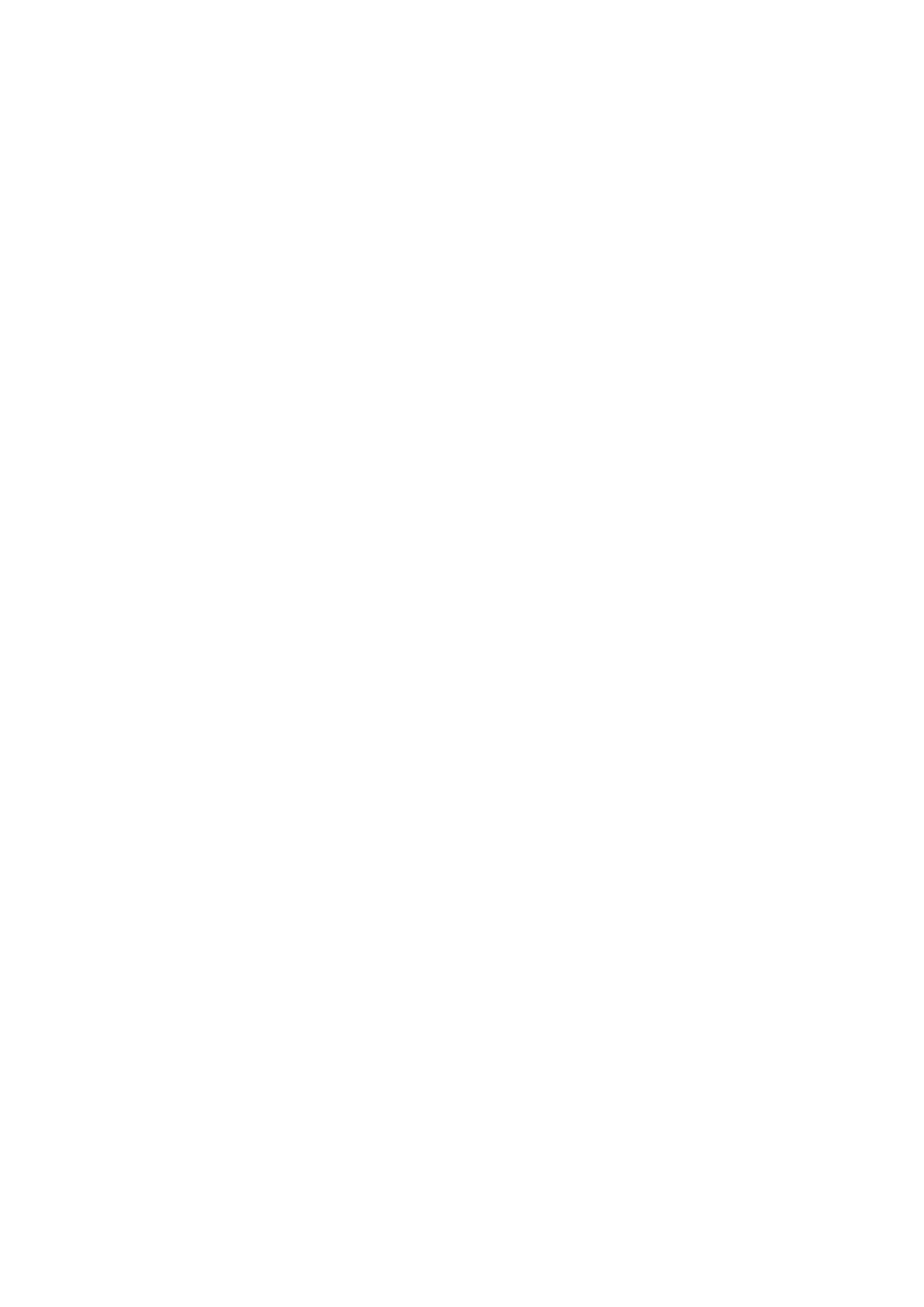### <span id="page-4-0"></span>**1 Introduction**

On 5 August 2011, the Australian Energy Regulator (AER or Proponent) submitted a Rule change request to the Australian Energy Market Commission (AEMC or Commission) in relation to the definition of a reference service and a rebateable service in the National Gas Rules (Rules).

This Consultation Paper has been prepared by the staff of the AEMC to facilitate public consultation on the Rule change proposal and does not represent the views of the AEMC or any individual Commissioner of the AEMC.

This paper:

- sets out a summary of the Rule change proposal;
- identifies a number of questions and issues to facilitate the consultation on the Rule change proposal; and
- outlines the process for making submissions and the Commission's proposed process and timing for considering the Rule change proposal.

As the Rule change request sets out the Proponent's proposal in detail we have only summarised it at a high level here.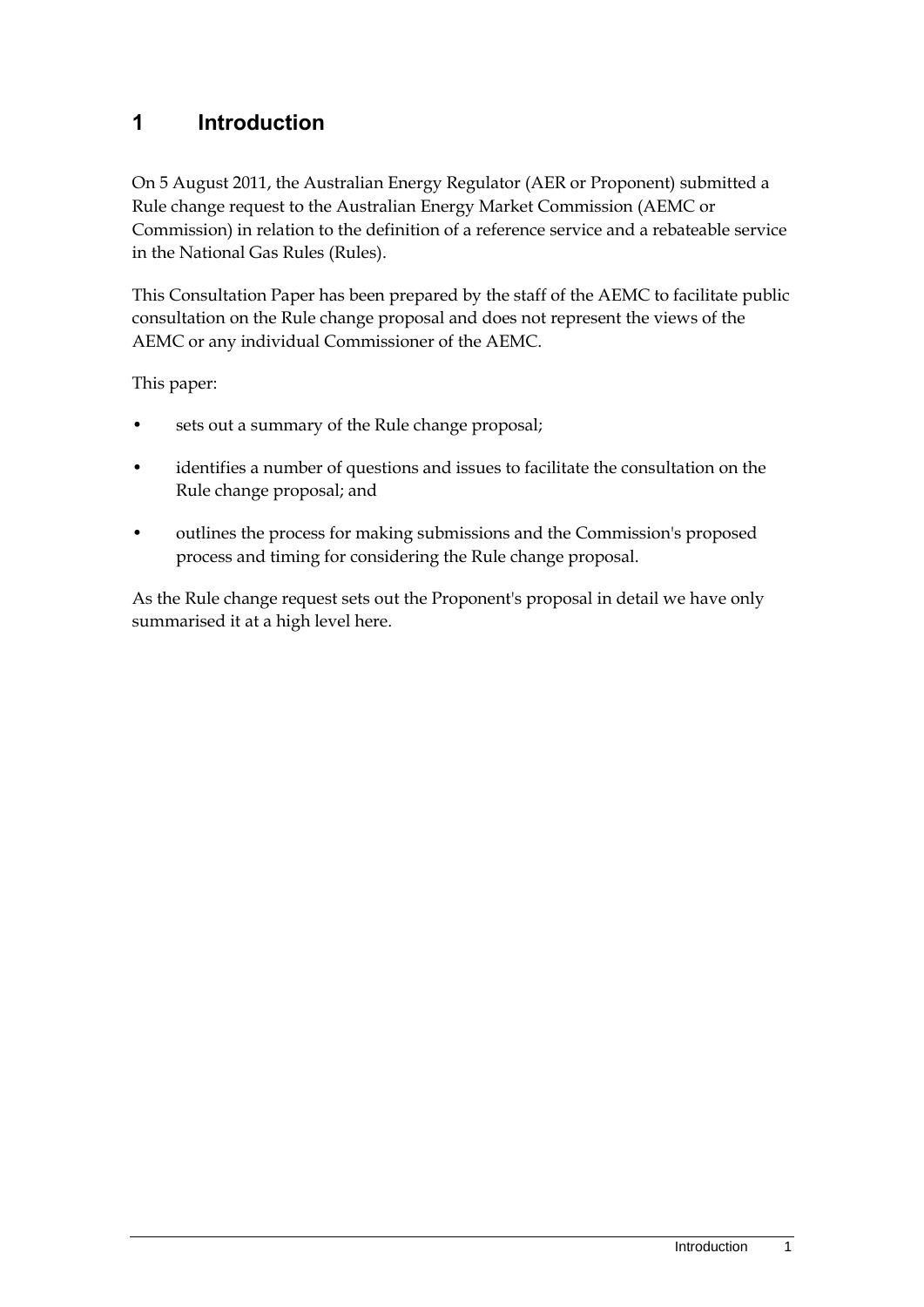## <span id="page-5-0"></span>**2 Details of the Rule Change Request**

### <span id="page-5-1"></span>**2.1 Proponent's Rule change request**

The Rule change request from the Proponent proposes to:

- amend the definition of a reference service in rule 101 of the Rules by:
	- removing the requirement that a full access arrangement must specify all reference services;
	- including the requirement that a full access arrangement must specify a reference service for at least one pipeline service; and
	- allowing the relevant regulator discretion in determining what other pipeline services that are likely to be sought by a significant part of the market should be included as a reference service.
- amend the definition of a rebateable service in rule 93(4) of the Rules by:
	- removing the requirement that the market for such a service be substantially different to the market for reference services; and
	- providing that a service that is not a reference service may be a rebateable service if either substantial uncertainty exists concerning the extent of demand for the service or the revenue to be generated or it is not commercially and technically reasonable to set a reference tariff for such a service.

The proponent's Rule change request includes the proposed Rules.

### <span id="page-5-2"></span>**2.2 Rationale for Rule change request**

In its Rule change request<sup>1</sup>, the Proponent provides its rationale for the Rule change. A number of key points raised in the Rule change request are summarised as follows.

In relation to the reference service definition:

- currently all pipeline services are defined as reference services if they are likely to be sought by a significant part of the market;
- the intention is to revert to the previous requirement that existed under the National Third Party Access Code for Natural Gas Pipeline Systems (Gas Code) where at least one pipeline service that is likely to be sought by a significant part of the market be included in an access arrangement;

#### 2 Reference service and rebateable service definitions

1

<sup>1</sup> AER, Request for making of a Rule relating to rebateable service and reference service definitions and criteria, 5 August 2011.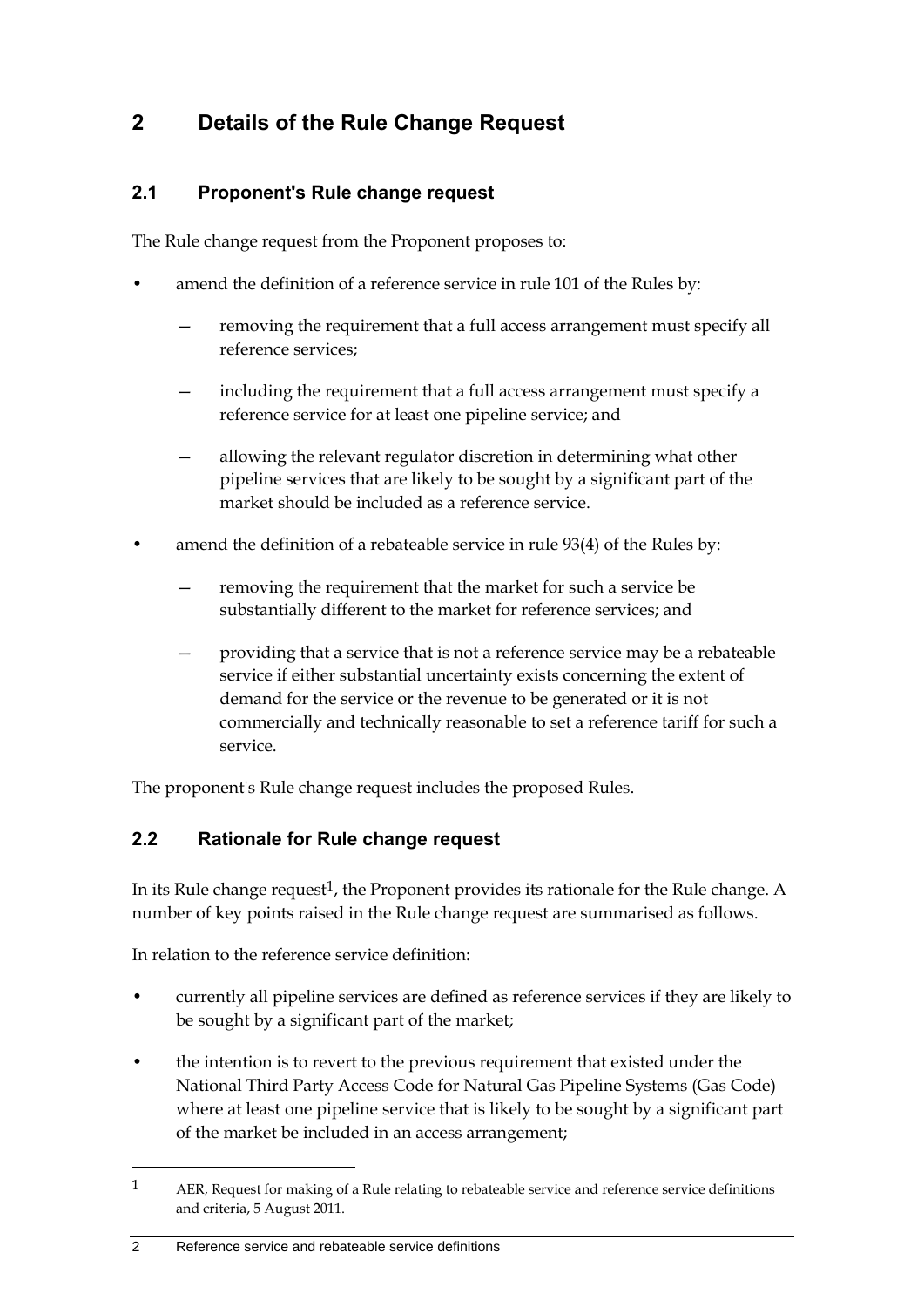- the Proponent considers that the current definition does not provide flexibility for the regulatory treatment of pipeline services (such as backhaul and interruptible services) as either reference or rebateable services or neither;
- this flexibility previously existed under the Gas Code and was removed in the transfer to the Rules; and
- the Proponent considers that the application of the current definition is likely to result in access arrangement decisions which, in some circumstances, do not satisfy the most efficient investment in and use of pipeline services.

In relation to the rebateable service definition:

- currently the definition requires that the market for a rebateable service be substantially different from the market for any reference service;
- the Proponent considers that this requirement may prevent revenue from other pipeline services being rebated to users, even when it is efficient to do so;
- the Proponent considers that in circumstances where there is a high level of uncertainty of revenue and demand for a pipeline service or where there is uncertainty due to commercial and technical arrangements, the regulator should have discretion to decide whether a pipeline service be a rebateable service negotiated with users, a reference service or neither;
- the Proponent considers that the current definition is likely to result in access arrangement decisions which are contrary to the long term interests of consumers with respect to price.

#### **2.2.1 Specific issue the Rule change is seeking to address**

The Proponent submits that the proposed Rule change will address a specific issue that it anticipates will arise in the forthcoming APA GasNet access arrangement review. The service provider, APA GasNet Australia (Operations) Pty Limited (APA) is due to submit a revised access arrangement proposal by 31 March 2012.

The specific issue is whether AMDQ credit certificates (AMDQ cc) should be treated as a reference service or as a rebateable service. AMDQ cc provide preferential rights to shippers/users for specified amounts of pipeline capacity. Under the current rules AMDQ cc would be regarded as a reference service as they are likely to be sought by a significant part of the market.

The Proponent submits that APA has already contracted AMDQ cc with a significant part of the market for the 2013-17 access arrangement period. Under these circumstances if AMDQ cc are not treated as a rebateable service, then users will be effectively paying for transportation pipeline services twice without being rebated and APA will retain all additional revenue resulting from the sale of AMDQ cc. The Proponent submits that this would amount to the recovery of more than the efficient costs of providing the regulated service.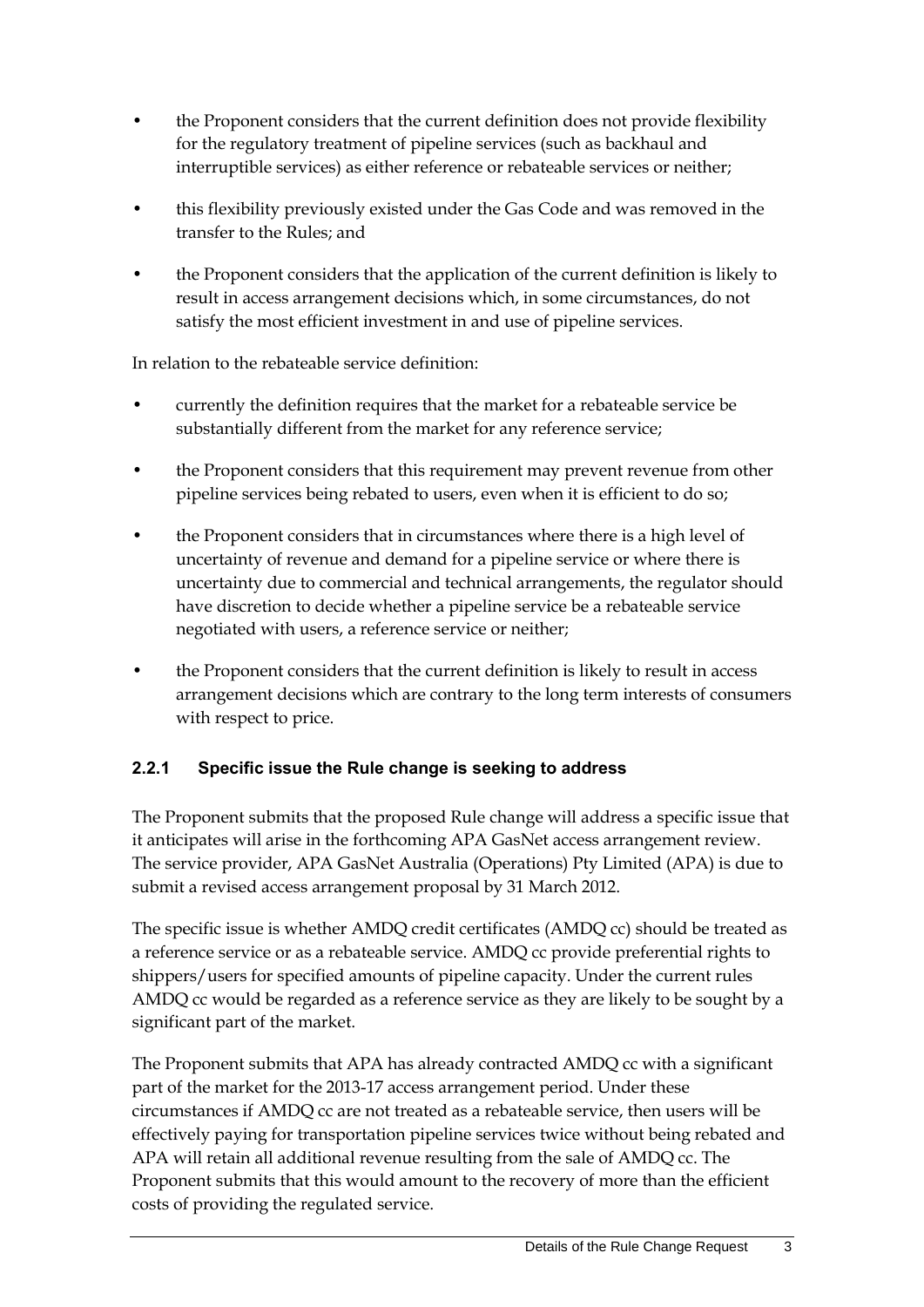### <span id="page-7-0"></span>**2.3 Broader application of the proposed Rule change**

The AEMC notes that the proposed Rule change has broader application than addressing the specific issue identified by the Proponent. The proposed Rule change is relevant to any full regulation, covered pipeline which is required under the Rules to have an access arrangement. The AEMC also notes that the proposed Rule change has the potential to apply to Western Australian pipelines that are subject to full regulation by the Economic Regulation Authority of Western Australia.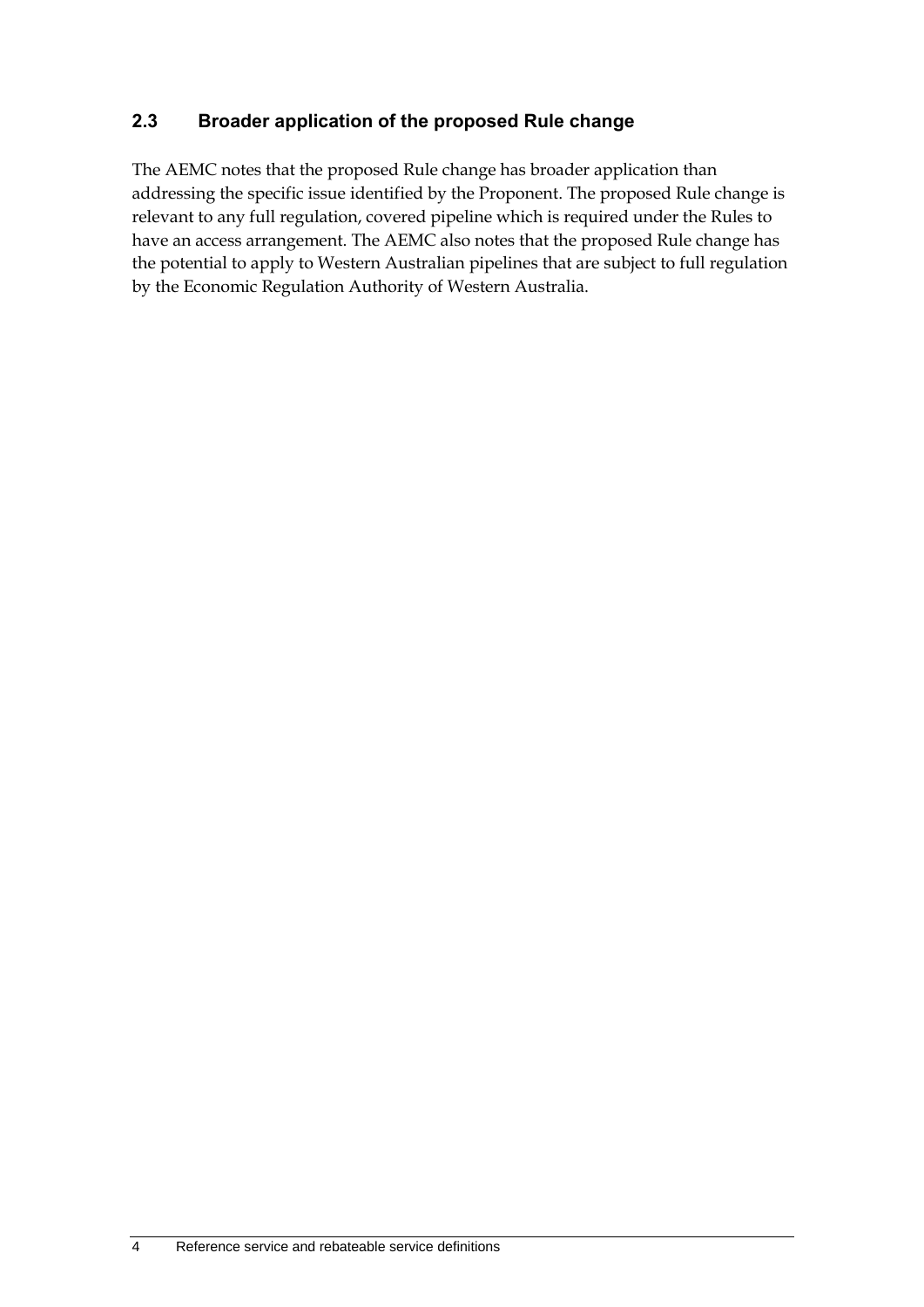### <span id="page-8-0"></span>**3 Assessment Framework**

The Commission's assessment of this Rule change request must consider whether the proposed Rule will or is likely to contribute to the achievement of the National Gas Objective (NGO) as set out under section 23 of the National Gas Law (NGL).

The NGO is as follows:

"The objective of this Law is to promote efficient investment in, and efficient operation and use of, natural gas services for the long term interests of consumers of natural gas with respect to price, quality, safety, reliability and security of supply of natural gas."

The Proponent in its Rule change request sets out how it considers that the proposed Rule change will promote the NGO.

The AEMC seeks stakeholders' views on whether the proposed Rules will or are likely to contribute to the achievement of the NGO. The AEMC seeks stakeholder views on whether there is a more preferable Rule that having regard to the issues raised by the Proponent, will or is likely to better contribute to the achievement of the NGO.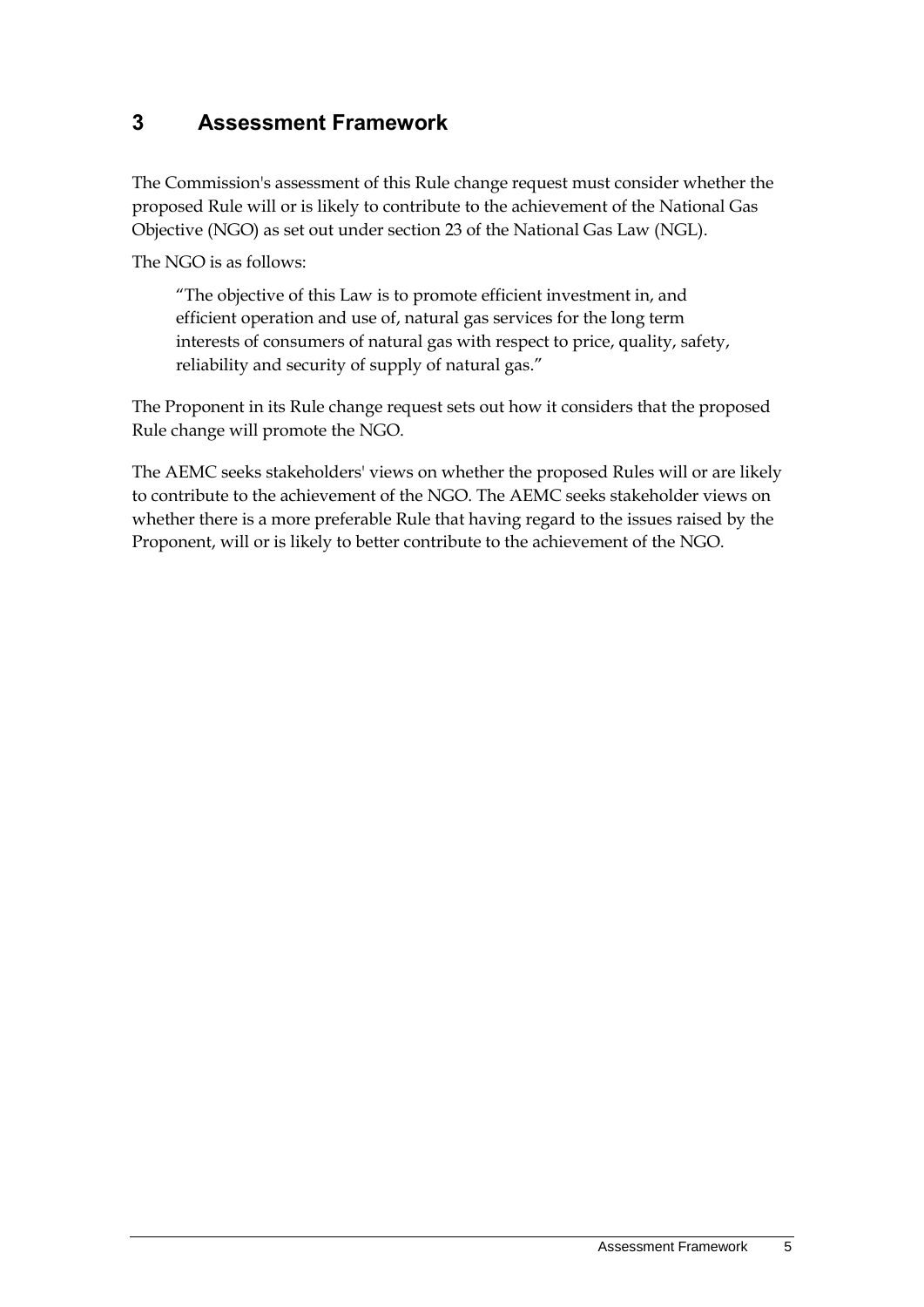### <span id="page-9-0"></span>**4 Rule change process**

The AEMC is proposing to adopt the standard Rule change process which provides for the two minimum consultation periods prescribed in sections 303 and 308 of the NGL.

The proposed timetable for the Commission to complete the Rule change process is set out in the table below.

| Publication of notice.<br>consultation paper and Rule<br>change request | 6 October 2011             |
|-------------------------------------------------------------------------|----------------------------|
| Close of first round of<br>submissions                                  | 3 November 2011            |
| Publication of draft Rule<br>determination                              | late December 2011         |
| Close of second round of<br>submissions                                 | early to mid February 2012 |
| <b>Publication of final Rule</b><br>determination                       | late March 2012            |

#### **Table 4.1 Proposed timetable**

The Commission will review this timetable once it has received and considered submissions on this Consultation Paper.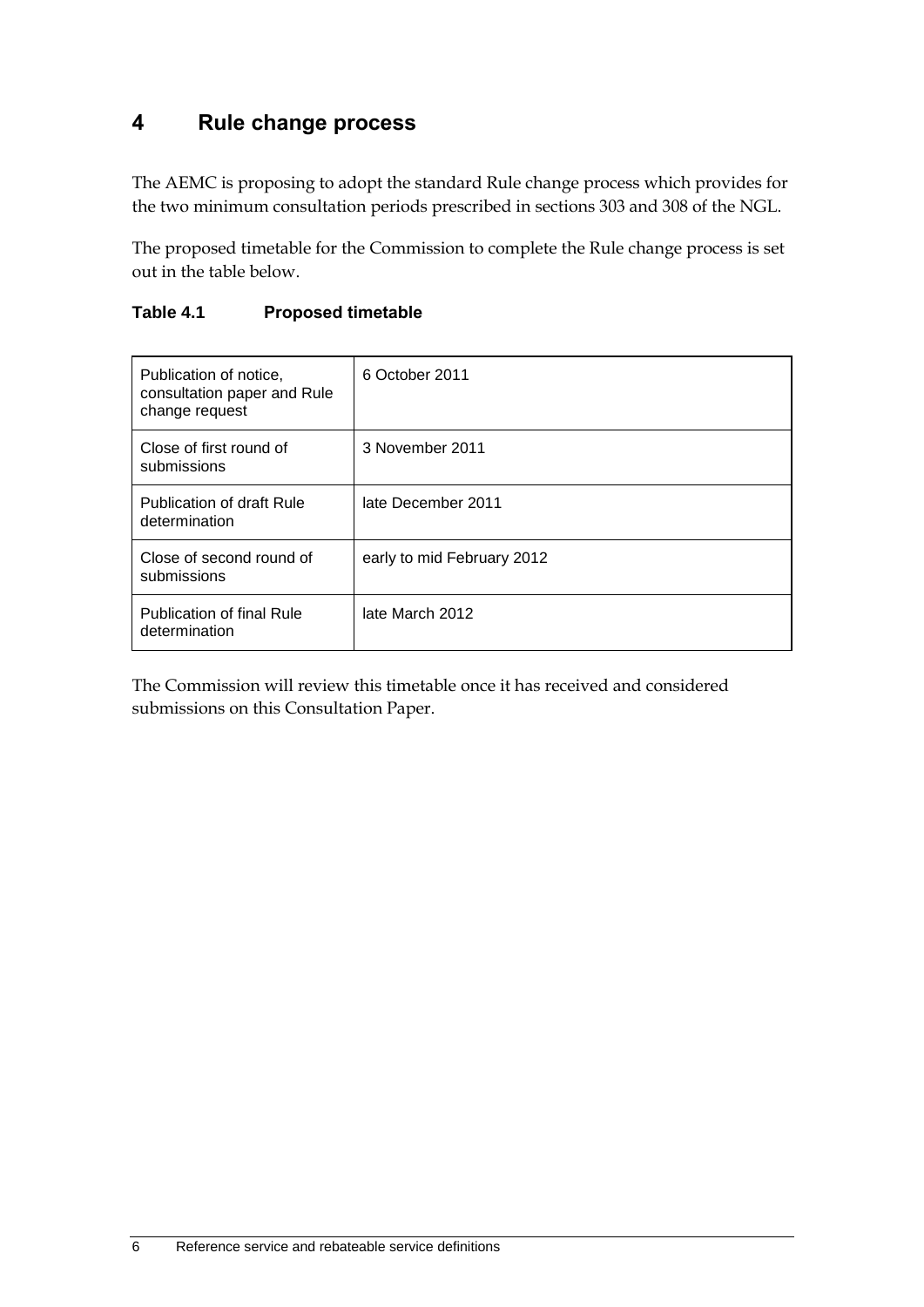### <span id="page-10-0"></span>**5 Issues for Consultation**

Taking into consideration the NGO, there are a number of key questions for consultation that appear to be relevant to this Rule change request.

These questions outlined below are provided for guidance. Stakeholders are encouraged to comment on these questions as well as any other aspect of the Rule change request.

Key questions on which stakeholders' views are sought include:

- Do you agree that the problem identified by the Proponent has the potential to limit the regulator's ability to set an efficient tariff? If so, why?
- Is the Rule change proposal likely to effectively address the problem identified by the Proponent?
- Is the Rule change proposal likely to contribute to the achievement of the NGO, particularly in respect of promoting efficient investment in and use of pipeline services? If so, on what basis?
- Is there a more preferable Rule that is likely to better contribute to the achievement of the NGO, particularly in respect of promoting efficient investment in and use of pipeline services?
- Is the proposed wording of the Rule change expressed clearly enough to give sufficient meaning as to what constitutes a reference service and a rebateable service?
- Are there other consequences of the Rule change (intentional or unintentional) that have not been identified by the Proponent?
- Is the level of regulatory discretion that the Rule change proposal provides for appropriate?
- How may the Rule change impact on regulated pipelines other than those identified in the Rule change request?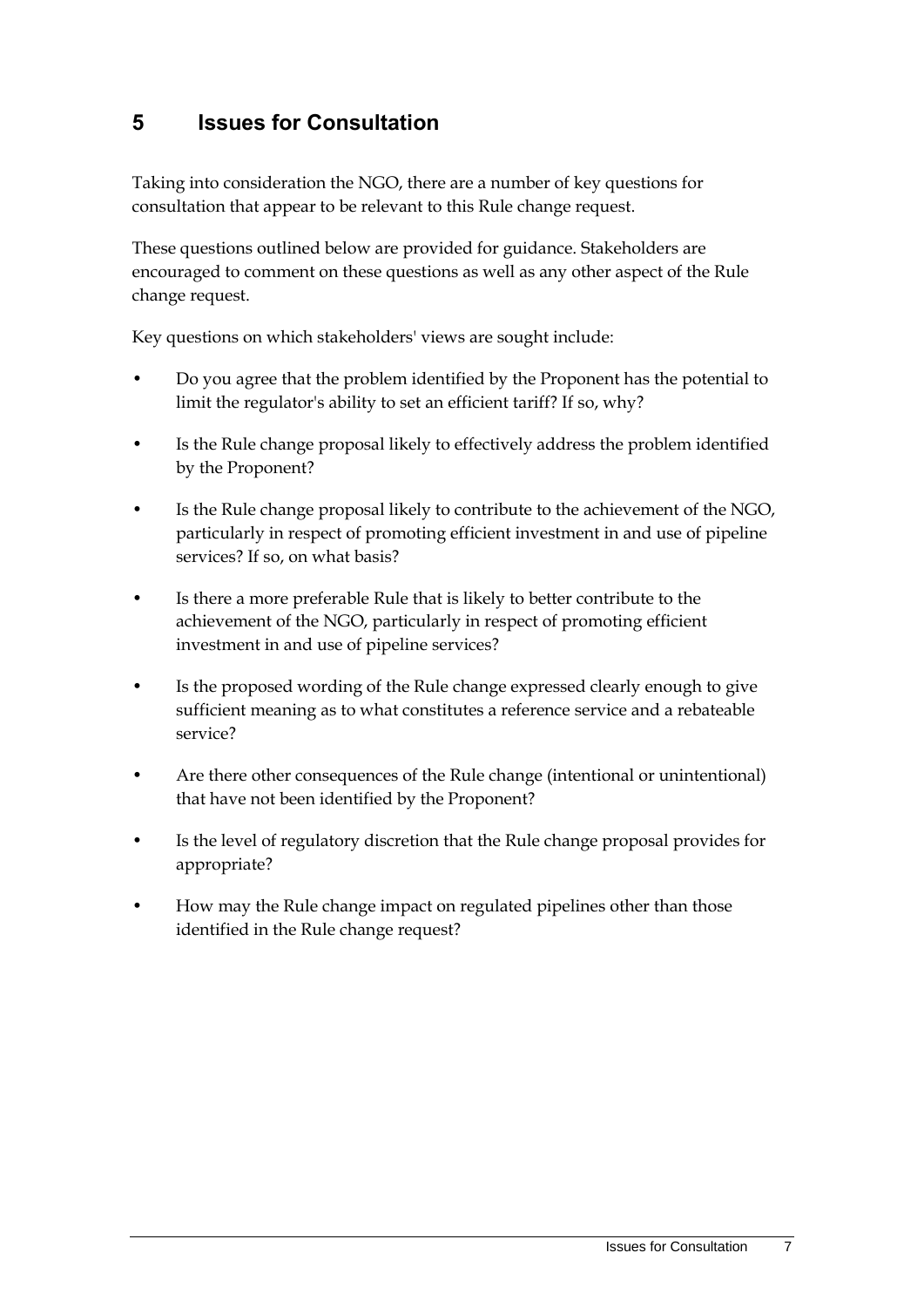## <span id="page-11-0"></span>**6 Lodging a submission**

The Commission has published a notice under section 303 of the NGL for this Rule change proposal inviting written submissions. Submissions are to be lodged online or by mail by 3 November 2011 in accordance with the following requirements.

Where practicable, submissions should be prepared in accordance with the Commission's Guidelines for making written submissions on Rule change proposals.2 The Commission publishes all submissions on its website, subject to a claim of confidentiality.

All enquiries on this project should be addressed to Trevor Johnston on (02) 8296 7800.

### <span id="page-11-1"></span>**6.1 Lodging a submission electronically**

Electronic submissions must be lodged online via the Commission's website, www.aemc.gov.au, using the "lodge a submission" function and selecting the project reference code GRC0012. The submission must be on letterhead (if submitted on behalf of an organisation), signed and dated.

Upon receipt of the electronic submission, the Commission will issue a confirmation email. If this confirmation email is not received within three business days, it is the submitter's responsibility to ensure the submission has been delivered successfully.

### <span id="page-11-2"></span>**6.2 Lodging a submission by mail**

The submission must be on letterhead (if submitted on behalf of an organisation), signed and dated. The submission should be sent by mail to:

Australian Energy Market Commission PO Box A2449 Sydney South NSW 1235

Or by Fax to (02) 8296 7899.

1

The envelope must be clearly marked with the project reference code: GRC0012.

Except in circumstances where the submission has been received electronically, upon receipt of the hardcopy submission the Commission will issue a confirmation letter.

If this confirmation letter is not received within 3 business days, it is the submitter's responsibility to ensure successful delivery of the submission has occurred.

<sup>2</sup> This guideline is available on the Commission's website.